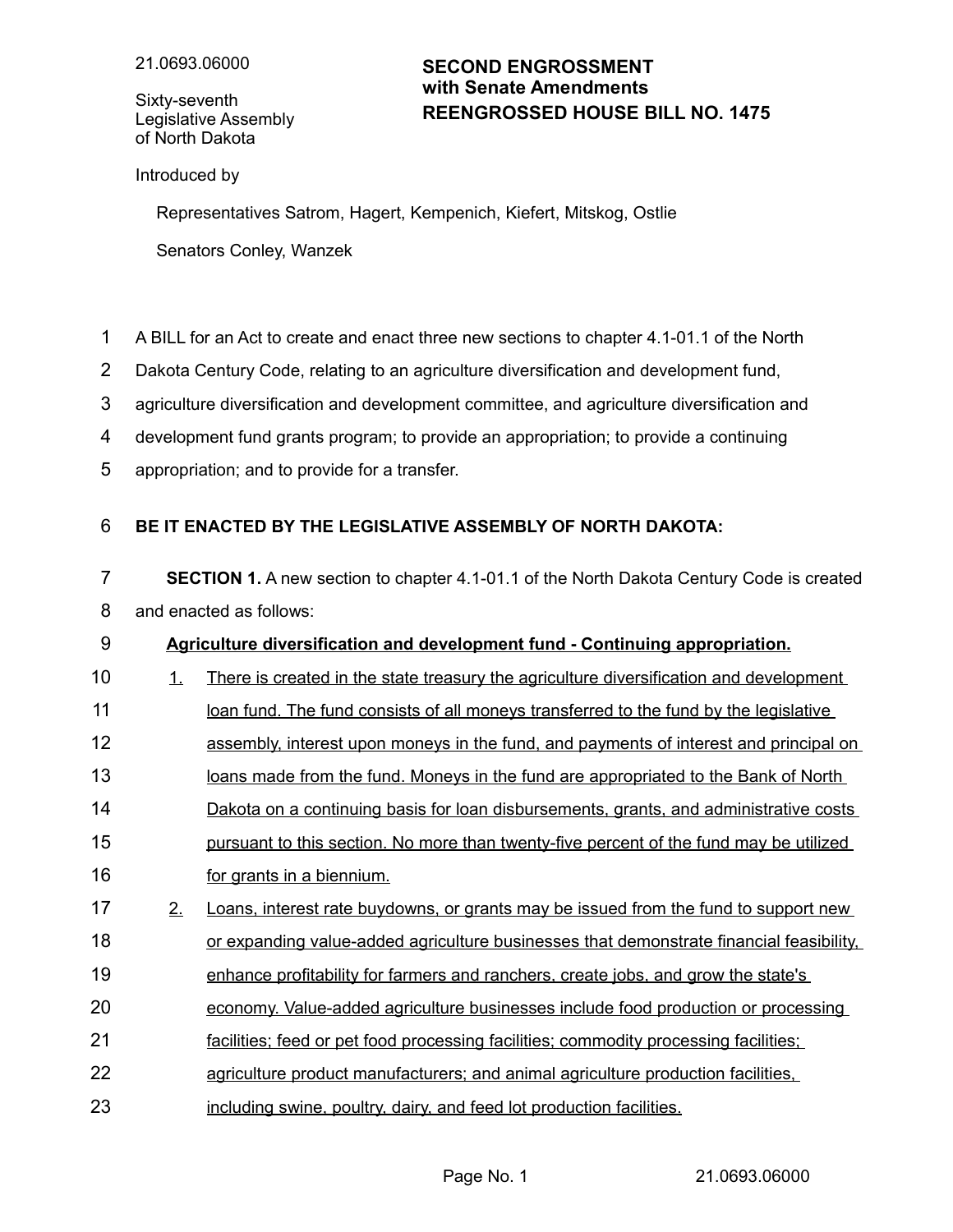Sixty-seventh Legislative Assembly

| 3 <sub>1</sub>                                                      |                                                                                                 |                                                                                      | The Bank of North Dakota shall develop policies in consultation with the agriculture      |  |  |  |
|---------------------------------------------------------------------|-------------------------------------------------------------------------------------------------|--------------------------------------------------------------------------------------|-------------------------------------------------------------------------------------------|--|--|--|
|                                                                     |                                                                                                 |                                                                                      | diversification and development committee. The Bank shall review loan applications.       |  |  |  |
|                                                                     |                                                                                                 |                                                                                      | To be eligible for a loan under this section, an entity shall agree to provide the Bank   |  |  |  |
|                                                                     |                                                                                                 |                                                                                      | with information as requested. The Bank may develop policies for loan participation       |  |  |  |
|                                                                     |                                                                                                 |                                                                                      | with local financial institutions. The Bank shall deposit in the fund all principal and   |  |  |  |
|                                                                     |                                                                                                 |                                                                                      | interest paid on the outstanding loans. The Bank may use a portion of the interest paid   |  |  |  |
|                                                                     |                                                                                                 | as a servicing fee to pay for administrative costs, which may not exceed one-half of |                                                                                           |  |  |  |
|                                                                     |                                                                                                 | one percent of the amount of the outstanding loans. The Bank shall contract with a   |                                                                                           |  |  |  |
|                                                                     |                                                                                                 |                                                                                      | certified public accounting firm to audit the fund if the fund has any loans. The cost of |  |  |  |
|                                                                     |                                                                                                 |                                                                                      | the audit must be paid from the fund.                                                     |  |  |  |
|                                                                     | <b>SECTION 2.</b> A new section to chapter 4.1-01.1 of the North Dakota Century Code is created |                                                                                      |                                                                                           |  |  |  |
|                                                                     |                                                                                                 |                                                                                      |                                                                                           |  |  |  |
| 13<br><b>Agriculture diversification and development committee.</b> |                                                                                                 |                                                                                      |                                                                                           |  |  |  |
| 1.                                                                  |                                                                                                 |                                                                                      | The agriculture diversification and development committee consists of eleven              |  |  |  |
|                                                                     |                                                                                                 |                                                                                      | members, five of whom must be appointed by the commissioner for terms of two years        |  |  |  |
|                                                                     |                                                                                                 | each, arranged so that two terms expire in odd-numbered years and three terms        |                                                                                           |  |  |  |
|                                                                     |                                                                                                 | expire in even-numbered years.                                                       |                                                                                           |  |  |  |
|                                                                     | a.                                                                                              |                                                                                      | Four of the members appointed by the commissioner must be actively engaged                |  |  |  |
|                                                                     |                                                                                                 |                                                                                      | in farming in this state and the fifth member appointed by the commissioner must          |  |  |  |
|                                                                     |                                                                                                 |                                                                                      | be actively engaged in agribusiness in this state.                                        |  |  |  |
|                                                                     | <u>b.</u>                                                                                       |                                                                                      | The governor shall appoint one member for a term of two years which expires in            |  |  |  |
|                                                                     |                                                                                                 |                                                                                      | odd-numbered years.                                                                       |  |  |  |
|                                                                     | $\underline{\mathsf{C}}$ .                                                                      |                                                                                      | The member appointed by the governor must be actively engaged in business in              |  |  |  |
|                                                                     |                                                                                                 |                                                                                      | this state.                                                                               |  |  |  |
|                                                                     | <u>d.</u>                                                                                       |                                                                                      | The remaining committee members must consist of:                                          |  |  |  |
|                                                                     |                                                                                                 | (1)                                                                                  | One representative from the independent community banks of North                          |  |  |  |
|                                                                     |                                                                                                 |                                                                                      | Dakota;                                                                                   |  |  |  |
|                                                                     |                                                                                                 | (2)                                                                                  | One representative from the North Dakota bankers association;                             |  |  |  |
|                                                                     |                                                                                                 | (3)                                                                                  | The commissioner of commerce or the commissioner's designee;                              |  |  |  |
|                                                                     |                                                                                                 | (4)                                                                                  | The president of North Dakota state university or the president's designee;               |  |  |  |
|                                                                     |                                                                                                 |                                                                                      | and                                                                                       |  |  |  |
|                                                                     |                                                                                                 |                                                                                      | and enacted as follows:                                                                   |  |  |  |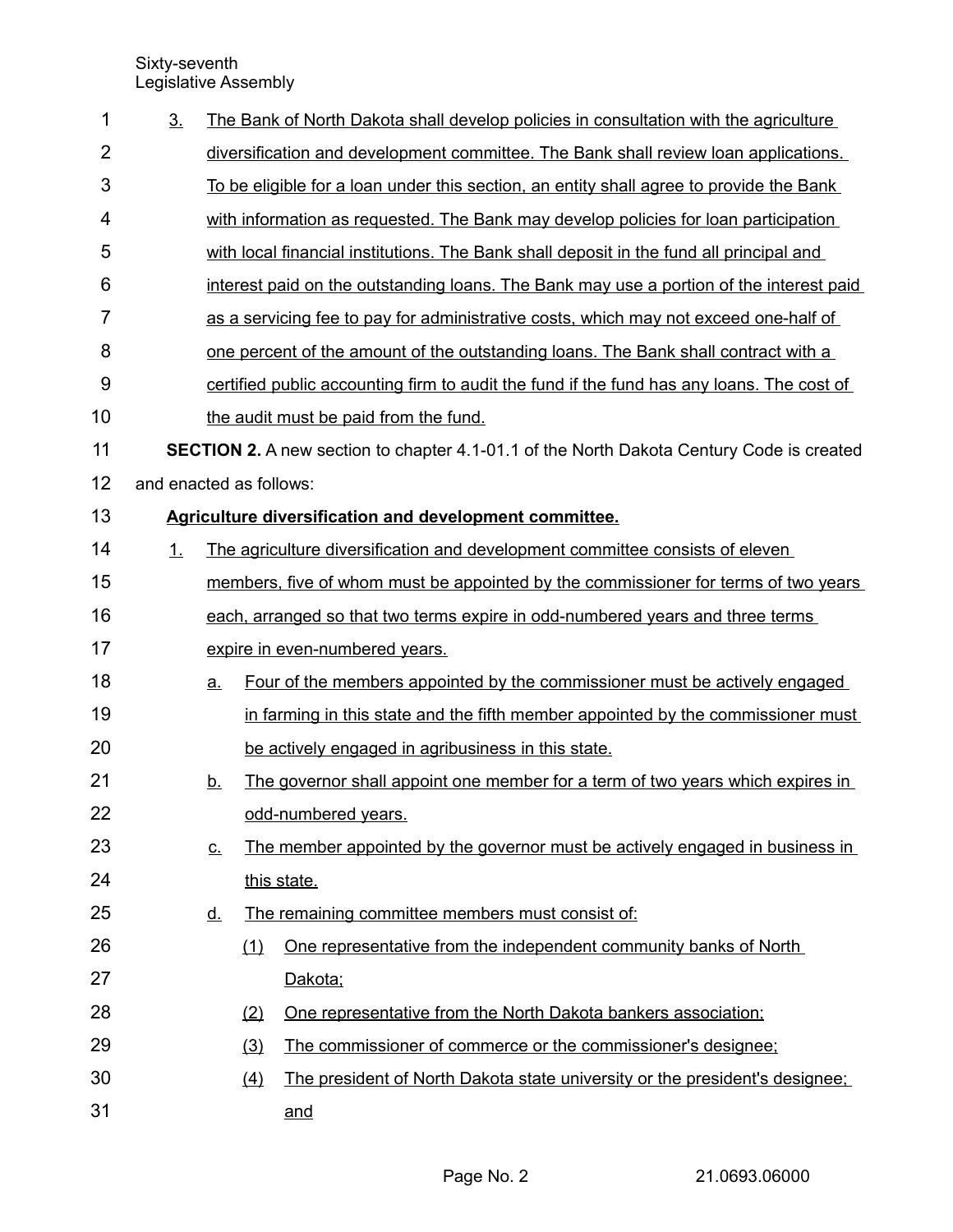| 1              |                | (5)<br>The agriculture commissioner or the commissioner's designee.                             |  |  |  |  |
|----------------|----------------|-------------------------------------------------------------------------------------------------|--|--|--|--|
| $\overline{2}$ |                | The committee shall elect one of its members as chairman.<br><u>e.</u>                          |  |  |  |  |
| 3              | 2.             | The agriculture diversification and development committee shall develop quidelines for          |  |  |  |  |
| 4              |                | the grants, including eligibility criteria and reporting requirements. The guidelines must      |  |  |  |  |
| 5              |                | include priority for businesses with a majority of the ownership comprised of North             |  |  |  |  |
| 6              |                | Dakota residents. The agriculture diversification and development committee shall               |  |  |  |  |
| 7              |                | review grant applications and make funding determinations.                                      |  |  |  |  |
| 8              |                | <b>SECTION 3.</b> A new section to chapter 4.1-01.1 of the North Dakota Century Code is created |  |  |  |  |
| $9$            |                | and enacted as follows:                                                                         |  |  |  |  |
| 10             |                | <u><b>Agriculture diversification and development fund grants program - Access to</b></u>       |  |  |  |  |
| 11             | records.       |                                                                                                 |  |  |  |  |
| 12             | 1.             | To the extent the agriculture diversification and development committee determines              |  |  |  |  |
| 13             |                | the materials or data provided under section 1 of this Act consist of trade secrets or          |  |  |  |  |
| 14             |                | commercial, financial, or proprietary information of individuals or entities applying for       |  |  |  |  |
| 15             |                | grants with the committee, materials and data submitted to, made by, or received by             |  |  |  |  |
| 16             |                | the committee, are not public records subject to section 44-04-18 and section 6 of              |  |  |  |  |
| 17             |                | article XI of the Constitution of North Dakota, and are subject to section 44-04-18.4.          |  |  |  |  |
| 18             | 2.             | A person may file a request with the committee to have material designated as                   |  |  |  |  |
| 19             |                | confidential under subsection 1. The request must contain any information required by           |  |  |  |  |
| 20             |                | the committee and must include at least the following:                                          |  |  |  |  |
| 21             |                | A general description of the nature of the information sought to be protected;<br><u>a.</u>     |  |  |  |  |
| 22             |                | An explanation of why the information derives independent economic value,<br><u>b.</u>          |  |  |  |  |
| 23             |                | actual or potential, from not being generally known to other persons;                           |  |  |  |  |
| 24             |                | An explanation of why the information is not readily ascertainable by proper<br><u>c.</u>       |  |  |  |  |
| 25             |                | means of other persons;                                                                         |  |  |  |  |
| 26             |                | A general description of any person that may obtain economic value from<br><u>d.</u>            |  |  |  |  |
| 27             |                | disclosure or use of the information, and how the person may obtain this value;                 |  |  |  |  |
| 28             |                | and                                                                                             |  |  |  |  |
| 29             |                | A description of the efforts used to maintain the secrecy of the information.<br><u>e.</u>      |  |  |  |  |
| 30             | 3 <sub>1</sub> | A request under subsection 2 is confidential. The committee shall examine the request           |  |  |  |  |
| 31             |                | and determine whether the information is relevant to the matter at hand and is a trade          |  |  |  |  |